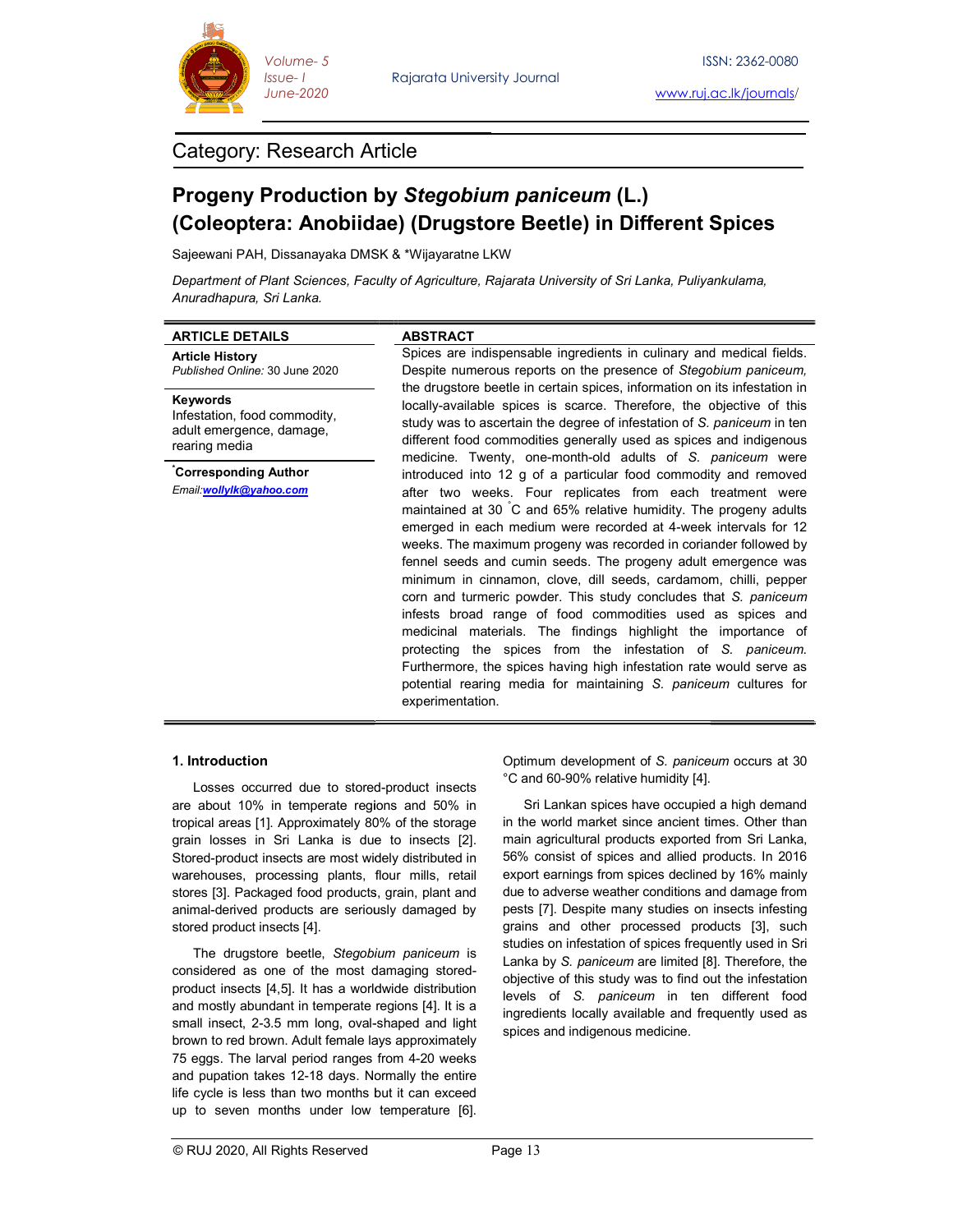#### 2. Material and Methods

#### 2.1 Insect cultures

Cultures of S. paniceum were originally collected from Kurunegala, Sri Lanka and maintained in coriander medium inside the incubator (FH la, inside (FH-1200 LED T8, HiPoint Laboratory, Taiwan) at  $30\pm1^{\circ}$ C and 65±1% relative humidity were used in the  $\frac{1}{2}$   $\frac{1}{2}$   $\frac{1}{2}$   $\frac{1}{2}$   $\frac{1}{2}$   $\frac{1}{2}$   $\frac{1}{2}$   $\frac{1}{2}$   $\frac{1}{2}$   $\frac{1}{2}$   $\frac{1}{2}$   $\frac{1}{2}$   $\frac{1}{2}$   $\frac{1}{2}$   $\frac{1}{2}$   $\frac{1}{2}$   $\frac{1}{2}$   $\frac{1}{2}$  experiments. S. paniceum 200 adults were<br>introduced to 200 g of coriander seeds in plastic<br>bottles with vent-holes at the lid. After two weeks,<br>the adults were sifted out and newly immerged introduced to 200 g of coriander seeds in plastic bottles with vent-holes at the lid. After two weeks, the adults were sifted out and newly immerged insects were taken to the experiment after one month. introduced to 200 g of coriander seeds in plastic<br>
bottles with vent-holes at the lid. After two weeks,<br>
the adults were sifted out and newly immerged<br>
insects were taken to the experiment after one<br>
month.<br>
2.2 Experiment

### 2.2 Experimental procedure

Ten locally-available spices coriander, cardamom, pepper corn, cumin seeds, dill seeds, clove, fennel seeds, chilli, cinnamon and turmeric powder were used for this experiment. Before used in the experiment, all the spices were washed well and oven dried at 40±1ºC inside the oven (UN260, Memmert GmbH, Germany). Twelve grams from each of those spices coriander, cardamom, pepper corn, cumin seeds, dill seeds, clove, fennel seeds, and rivelity addits on chilli cinnomen and turnorio neuroles used as **spices** two months chilli, cinnamon and turmeric powder were used as commodities. One-month-old adults of S. paniceum (20) were introduced into a vial (3.6 cm diameter and 6.2 cm height) containing 12 g of a particular food medium. The lids of those vials had small openings for aeration. The vials with the insects introduced were maintained for two weeks inside the incubator (FH-1200 LED T8, HiPoint Laboratory, Taiwan) and the parent adults were sifted out. Four replicates from each treatment were maintained inside the incubator (30±1°C and 65±1% relative  $\overline{a}$ humidity). The progeny adults emerged in each medium were counted at one month intervals for  $\frac{1}{\Re}$ <sup>60</sup> three months using a vacuum pump (Rocker 300, Rocker Scientific Co. Ltd, New Taipei City). The  $\frac{3}{24}$ 40 weight of progeny adults was also taken using  $\frac{1}{3}$  and the behave (Mixes N India) analytical balance (Mixee-N, India). and oven dried at 40±1°C inside the oven (UN260,<br>
Memmert GmbH, Germany). Twelve grams from according to Tukey's test.<br>
each of those spices coriander, cardamom, pepper<br>
corn, cumin seeds, dill seeds, clove, fennel seeds,<br> were introduced into a vial (3.6 cm diameter The highest projection 6.2 cm height) containing 12 g of a particular mumin seeds and medium. The lids of those vials had small  $P<0.0001$ ). Further inside for a the cerration **2. B. Example, the other is consistent and the other spices recorded to be one of the other spices recorded to the other spices recorded to the other spices recorded to the other spices recorded to the other spices recor** 

#### 2.3 Statistical analysis

The progeny count and weight in three different months were separately analyzed using ANOVA procedures of Statistical Analysis System (SAS) Mean separation was done by Turkey's test with the separation was done by Turkey's test with significance of P=0.05. weight of progeny adults was also taken using<br>
analytical balance (Mixee-N, India).<br>
2.3 Statistical analysis<br>
The progeny count and weight in three different<br>
months were separately analyzed using ANOVA<br>
procedures of Sta

#### 3. Results and Discussion

## 3.1 Progeny adults emerged in different spices one month following initial infestation

The highest progeny was recorded in coriander (F=474.55; df=9; P<0.0001). Fennel seeds and cumin seeds had lower progeny production than

progeny. Of them, cinnamon, clove and dill seeds recorded very low progeny (less than 10 individuals) whereas cardamom, pepper, chilli and turmeric powder had virtually no progeny (Figure 1). coriander. All the other spices recorded the lowest



Figure 1: Progeny adults emerged (mean±SE) in different spices one month following initial infestation.

\*Mean progeny produced in spices followed by the same letter are not significantly different according to Tukey's test.

## 3.2 Progeny adults emerged in different<br>spices two months following initial following initial infestation.

The highest progeny was recorded in coriander, cumin seeds and fennel seeds(F=70.61; df=9; P<0.0001). Furthermore, no differences were observed among these three commodities. Chilli recorded progeny less than above three spices lowest progeny was recorded in cinnamon cardamom, pepper, dill seeds, clove and turmeric powder (Figure 2). , no differences were<br>three commodities. Chilli<br>in above three spices. The



Figure 2. Progeny adults emerged (mean±SE) in different spices two months following initial infestation.

**duIts emerged in different** the same letter are not significantly different<br>**h following initial infestation** according to Tukey's test. \*Mean progeny produced in spices followed by according to Tukey's test.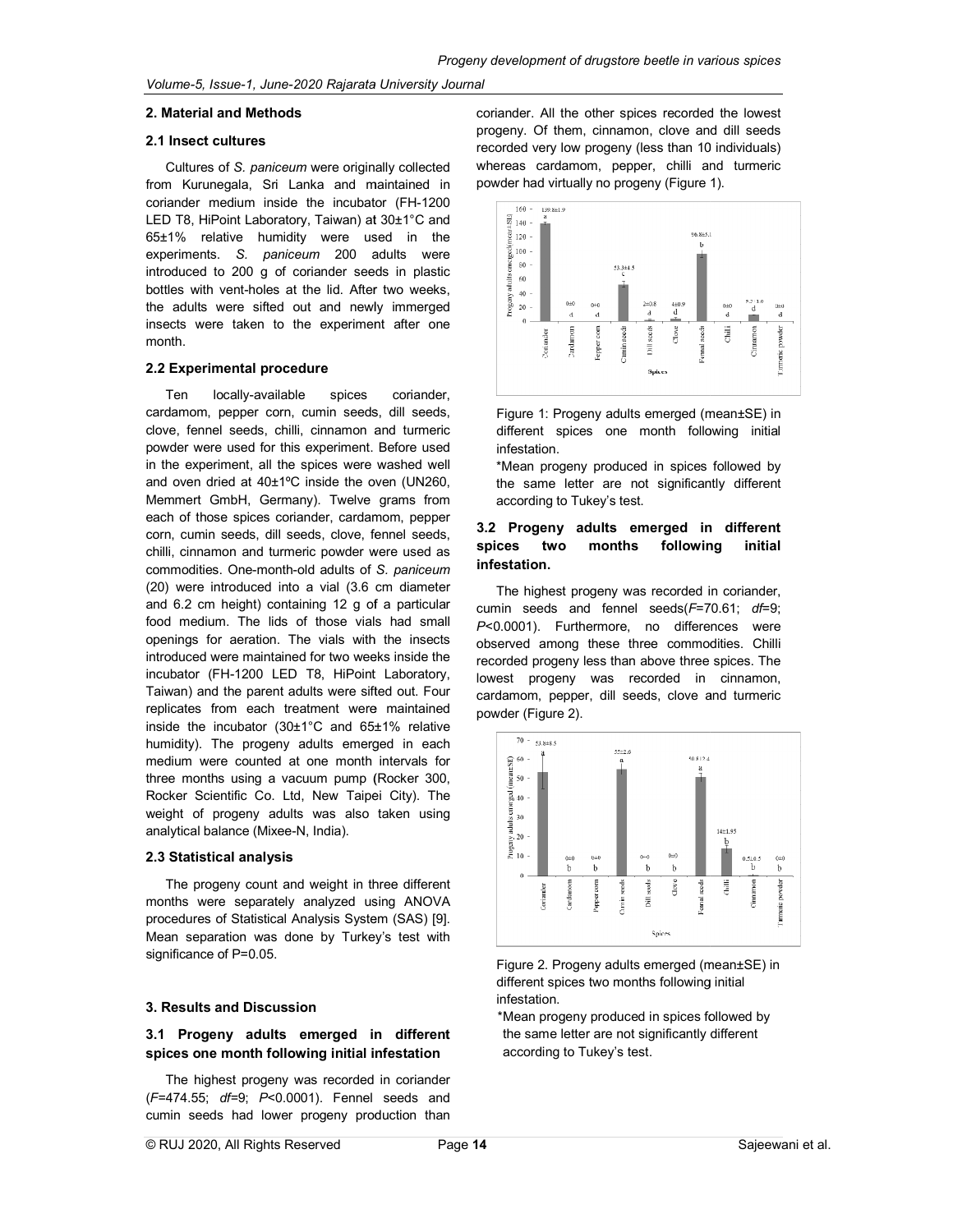## 3.3 Progeny adults emerged in different \*Progeny weight ir<br>spices three months following initial letter are not sigr infestation.

The highest progeny was recorded in coriander followed by fennel seeds and cumin seeds had **different spices t**<br>lower progeny production than coriander. All the **infestation.** lower progeny production than coriander. All the other spices had significantly lower progeny. Of The Light of the state of them, except chilli, no progeny was produced in other spices  $(F=1069.29; dF=9; P<0.0001)$  (Figure 3).



Figure 3. Progeny adults emerged (mean±SE) in  $\frac{1}{2}$  and  $\frac{1}{2}$  and  $\frac{1}{2}$  in  $\frac{1}{2}$  in  $\frac{1}{2}$  is  $\frac{1}{2}$  in  $\frac{1}{2}$  is  $\frac{1}{2}$  in  $\frac{1}{2}$  is  $\frac{1}{2}$  interactation different spices three months following initial infestation. different spices<br>infestation.<br>\*Progeny produce<br>letter are not s

\*Progeny produced in spices followed by the same letter are not significantly different according to Tukey's test.

## 3.4 Weight of progeny adults emerged in 3.4 Weight of progeny adults emerged in (mean±SE) in di<br>different spices two months following initial following initial infes infestation.

The highest progeny weight was recorded in cumin seeds, coriander and fennel seeds, and there statusties test. were no differences among them  $(F=27.45; df=9;$ P<0.0001). Progeny weight of chilli was lower than cumin seeds and coriander but similar to seeds. All the other spices recorded the lowest seeds. All the other spices recorded the lowest<br>progeny weight where except cinnamon, the serricorne which are progeny weight was virtually zero in the other spices and spice product (Figure 4).



Figure 4. Weight of progeny adults emerged (mean±SE) in different spices two months following initial infestation.

spices three months following initial letter are not significantly different according to Tukey's test.

### coriander 3.5 Weight of the progeny adults emerged in different spices three months following initial infestation.

in the inglised progetly weight was received in the coriander followed by Fennel seeds and cumin The highest progeny weight was recorded in seeds(F=518.49; df=9; P<0.0001). The progeny weight of all the other spices except chilli was zero, weight of all the other spices except chilli was zero,<br>and was the lowest progeny category(*F=*518.49; df=9; P<0.0001) (Figure 5). eight was recorded in<br>nel seeds and cumin<br>0.0001). The progeny



Figure 5. Progeny weight of adults emerged (mean±SE) in different spices three months following initial infestation.

\*Progeny weight in spices followed by the same letter are not significantly different according to Tukey's test.

lower than stored-product insects to find out their progeny<br>to fennel storeduction in different stored food items [10,11] But **energed** in different <sup>pro</sup> paper weight in spices followed by the same spices in the same spices of the same spices of the same spices of the same spices of the same spices of the same spices of the same spices of the s Various studies have been done for different production in different stored food items [10,11]. But the studies related to S. paniceum and Lasioderma serricorne which are the major pest of stored spices *serricorne* which are the major pest of stored spices<br>and spice products, are limited [8]. *Stegobium* paniceum, the drugstore beetle has been detected in certain spices but no specific information is available certain spices but no specific information is available<br>regarding its infestation in some locally available spices. This research mainly focused to find out infestation levels of S. paniceum in some locally available spices. According to the results, during three consecutive months the highest significant infestation recorded in coriander, fennel seeds and cumin seeds. Chilli recorded very low progeny production during 2<sup>nd</sup> and 3<sup>rd</sup> months. Cinnamon, clove and dill seeds recorded very low progeny clove and dill seeds recorded very low progeny<br>production during first month. No any progeny production recorded in cardamom, pepper corn and turmeric powder. Figure 5. Progeny weight of adults emerged<br>
(mean±SE) in different spices three months<br>
following initial infestation.<br>
\*Progeny weight in spices followed by the same<br>
letter are not significantly different according to<br>
T available spices. According to the results, during<br>three consecutive months the highest significant<br>infestation recorded in coriander, fennel seeds and

Temperature and humidity combination have a significant effect for the different life cycle stages of production recorded in cardamom, pepper corn and<br>turmeric powder.<br>Temperature and humidity combination have a<br>significant effect for the different life cycle stages of<br>S. panecium [12]. Maximum number of eggs per S.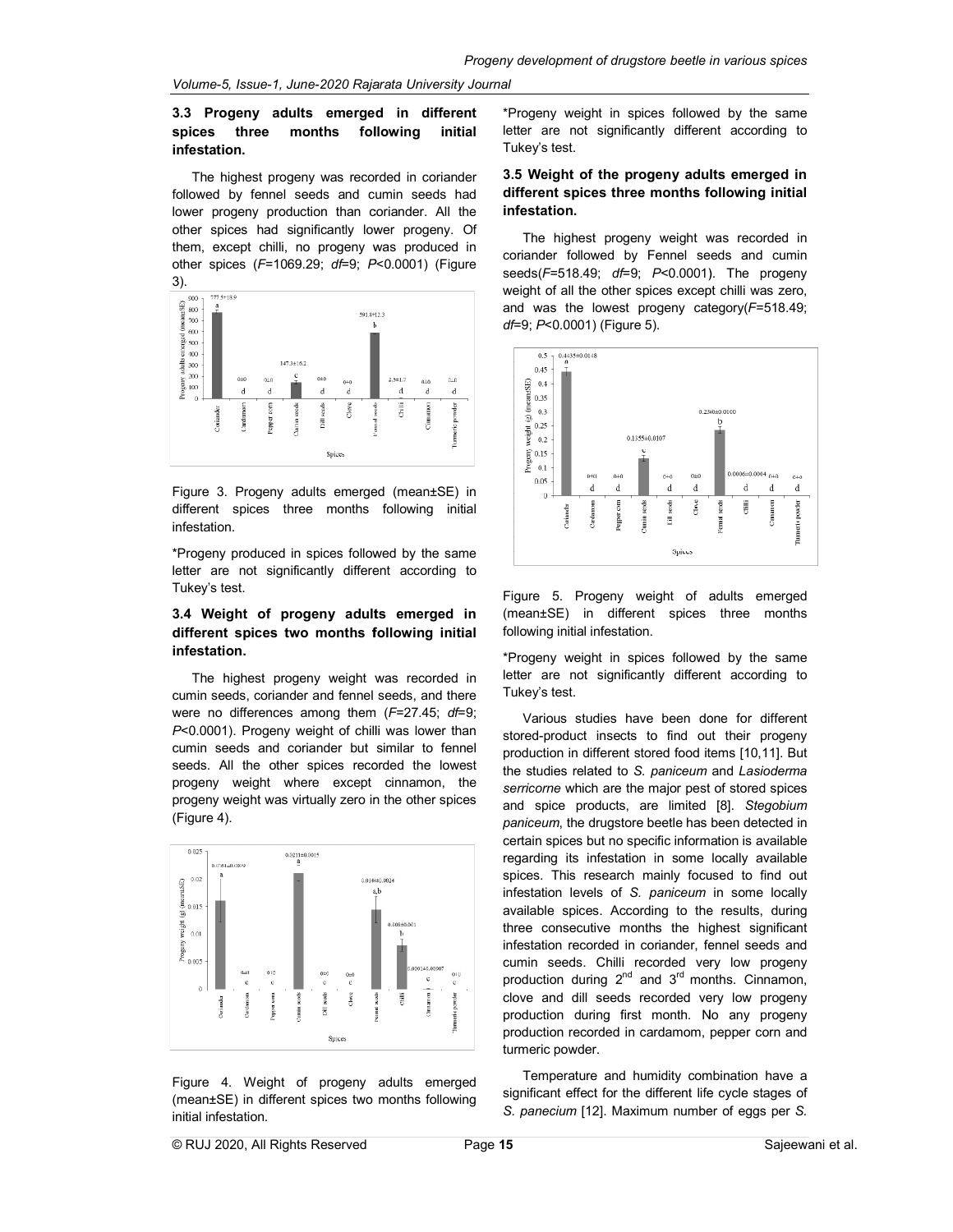paniceum female was obtained in the region of 20- 25ºC and 60-80% RH [12]. In this research also temperature and humidity maintained constant as 30±1ºC and 60±1% RH. But fluctuation in progeny production recorded during three consecutive months. During 2<sup>nd</sup> month reduction of the progeny production occurred in coriander and fennel seeds, but cumin seeds continued to maintain the progeny similar to the first month. Further studies need to find out the reason for this difference. After three months from initial infestation, coriander seeds, fennel seeds and cumin seeds had 7-, 6- and 3-times higher progeny production, respectively than 1<sup>st</sup> month.

Differences in the progeny weight found in the current research are not proportional to that of the progeny adults produced in the second month. However, the third month observations demonstrate a close association between the said parameters. While the composition of different spices in terms of nutrients, growth promoters/inhibitors may affect these differences. It will be important to test this in future studies.

The results obtained in this study show the relative susceptibility of different spices to infestation by S. paniceum. While this information will be important for taking necessary steps to protect the said spices from insect infestation, those commodities are potential food media for the maintenance of laboratory colonies of S. paniceum. Various studies previously have been done to find out different control methods for S. paniceum. These include exposure to temperature [13,14], carbon dioxide [15] and essential oils from plants [16]. The essential oil from Z. bungeanum on the control of drug store beetle have been studied and found that effective contact and fumigant insecticidal actions of this oil may help to control expansion of S. paniceum populations and adult beetles were more susceptible than larvae to fumigant action of the oil [17]. Above control methods can be effectively used to control S. paniceum for the spices which had a high infestation of this species.

#### References

- 1 Wijayaratne LKW, Arthur FH, Whyard S. Methoprene and control of stored-product insects. Journal of Stored Products Research. 2018, 76: 161-169.
- 2 Wijayaratne LKW, Fernando MD, Palipane KB. Control of insect pests under ware-house conditions using smoke generated from partial combustion of rice (paddy) husk. Journal of the National Science Foundation of Sri Lanka. 2009, 37: 125-134.

For the protection of stored food from insect infestation, use of biorational methods are emphasized more at present [18]. Recent developments of such attempts include exposure to altered environmental conditions [19], use of aggregation pheromones [20], kairomones [21], insect growth regulator methoprene [22] and the bacterial formulation spinosad [23] and controlled/ modified atmosphere or fumigation [2]. Identification of the degree of damage by S. paniceum to different commodities during storage would help to design and develop appropriate methods to reduce such damage using the above convincing control methods which address the environment and consumer safety. Further, the spice commodities having high infestation can be used as rearing media for S. paniceum to be used in experiments.

## 4. Conclusion

This study reveals that infestation of S. paniceum differs with the commodity. High infestation of S. paniceum occurred in coriander, fennel seeds and cumin seeds. While implementation of management practices is required for those spices, those media can be used as potential rearing media for culturing S. paniceum. All the other seven spices recorded very low infestation. S. paniceum infestation is minimum in cardamom, pepper corn, dill seeds, clove, chilli, cinnamon and turmeric powder.

#### Acknowledgements

The authors are grateful to Sri Lanka Council for Agricultural Research Policy for the financial assistance provided by (NARP/16/RUSL/AG/01) for this research. The authors also thank Mr. Kushan Samarasena, Mr. P.B.N. Udaya Kumara and Mr. K.V.C.T.K. Fernando at the Department of Plant Sciences, Faculty of Agriculture, Rajarata University of Sri Lanka for the technical assistance.

- 3 Hagstrum D, Subramanyam B. Fundamentals of Stored-Product Entomology. St. Paul, AACC International; 2006.
- 4 Cabrera BJ. Drugstore Beetle, Stegobium paniceum (L.) (Insecta: Coleoptera:Anobiidae). Available from: (https://edis.ifas.ufl.edu/pdffiles/IN/IN38500.pdf) (Accessed March 20, 2018).
- 5 Sinha RN, Watters FL. Insect Pests of Flour Mills, Grain Elevators, and Feed Mills and Their Control. Ottawa, Ontario, Research Branch, Agriculture Canada Publication; 1985.